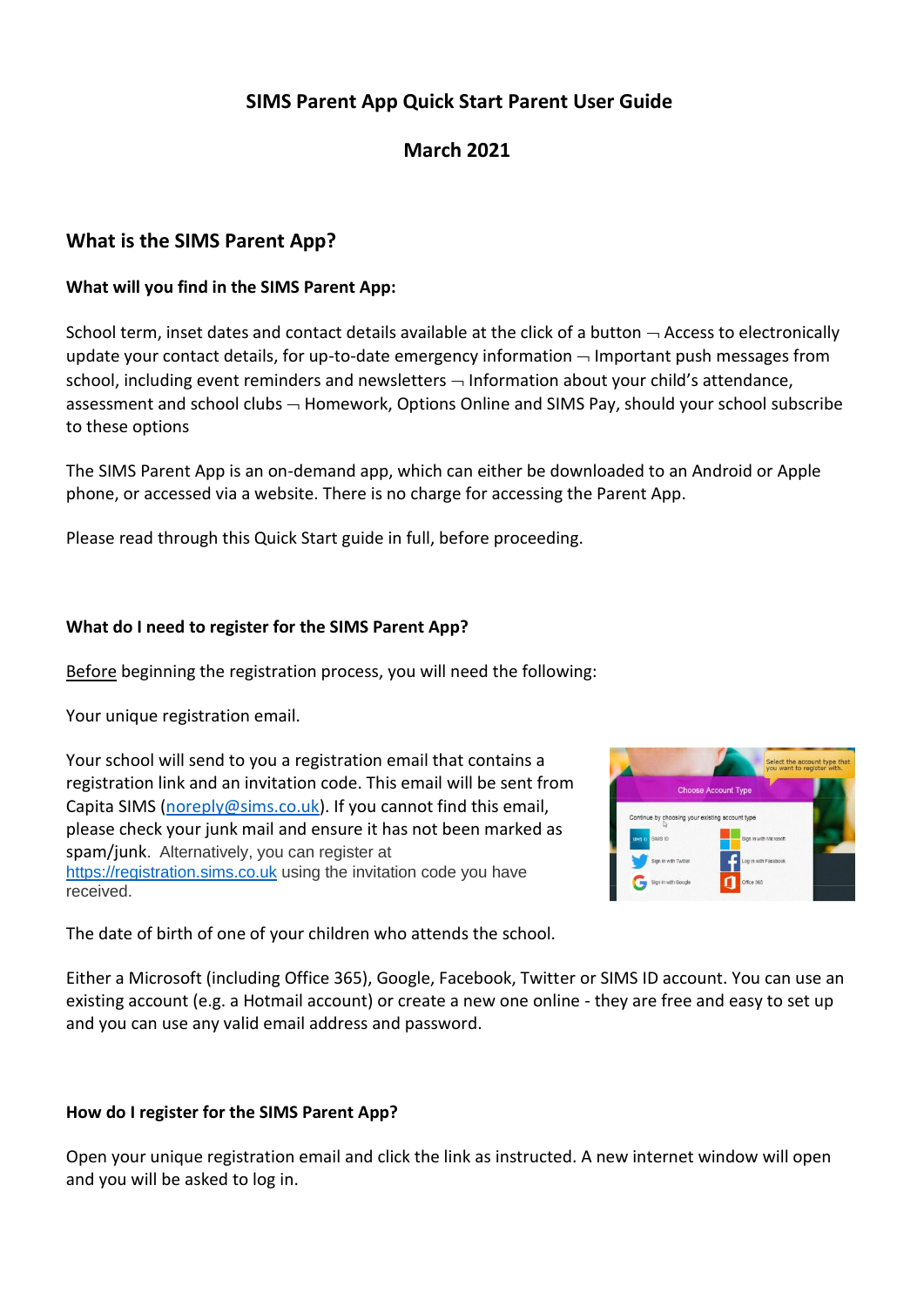User should register with either a Microsoft (including Office 365), Google, Facebook or Twitter account. Click the icon for the relevant Third Party account and you will be directed to sign in using your existing details (i.e. your username and password for that existing account).

IMPORTANT NOTE: Before completing the registration process, you should be signed out from the chosen account you're planning on using to register with e.g. Facebook. Alternatively, the registration process should be carried out in a private browser window.

You will be guided through the login process. Once logged in, you will be asked if you want to authorise SIMS Parent to use your account.

You will now be asked for an invitation code. If you were able to click the link in the email you received, this field will be populated automatically. If you had to select the web address in the email, you will need to copy the invite code from the email and paste it into the space provided.

Enter the Date of Birth of **one of your children attending the school** (not your date of birth). This is for security purposes only and this information will not be used in the SIMS Parent system. Click the **Register** button to continue.

| <b>SIMS</b><br>sokools<br>inspire<br>Registration - Answer Security Questions<br>You are required to provide a second piece of information to confirm your identity.<br>Please answer the following question. | Enter the date of birth of one<br>of your children at the school<br>using dd/mm/yyyy format. |
|---------------------------------------------------------------------------------------------------------------------------------------------------------------------------------------------------------------|----------------------------------------------------------------------------------------------|
| What is the date of birth of one of your children at the school? (dd/mm/yyyy)<br>Please enter your answer                                                                                                     |                                                                                              |
| Verify<br>a control with                                                                                                                                                                                      |                                                                                              |

NOTE: Users with multiple roles need to register only once. For example, users who are both a parent and a teacher at the same school should register as either a parent or a teacher but should not register as both. Once registered, all of the relevant parent and teacher information will be available.

#### **How do I download the SIMS Parent App?**

The SIMS Parent app can be downloaded for free from the Apple Store (iOS) or the Play Store (Android).

- Open the Play Store or Apple Store on your device. Using the Search facility, enter **SIMS Parent**.
- Select **SIMS Parent** by Capita **Plc** from the search results.
- Tap **INSTALL** to download the app.

Once the app has downloaded successfully, tap **Open** to register and start using the app.

Please allow any notifications, if prompted to do so.

SIMS Parent is developed by Capita Plc.

Tap READ MORE for more information or **INSTALL** to download the app.

You can now exit the Play Store or Apple Store.

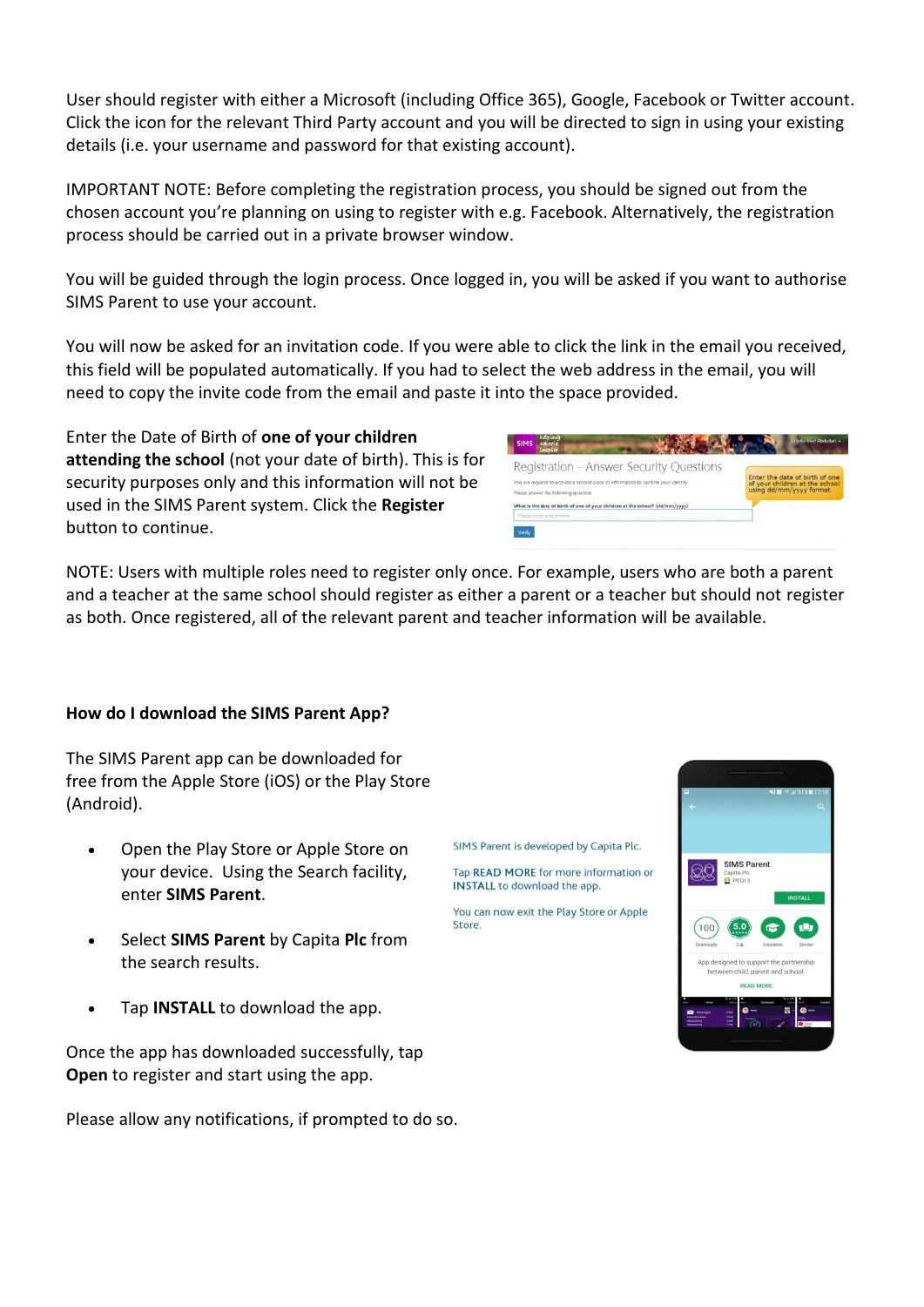## **How do I sign in to the SIMS Parent App?**

Click the icon for the relevant Third Party account that you registered with e.g. Google or Facebook. Enter your Sign in details.

I don't have a smart phone, how can I access the SIMS Parent App?

If you have access to a tablet device, laptop, desktop computer you can sign in via the following website [https://www.sims-parent.co.uk](https://www.sims-parent.co.uk/), selecting the icon for the relevant Third Party account that you previously registered with.

Ensure that you sign out of the Parent App website after use, if you are using a shared computer or a computer at a public library or internet café.

#### **How to use the Data Collection Sheet feature**

| Ē                         | $46$ $\frac{1}{24}$ 1:19       |                                            |          |                                              | Green Abbey School          | Sign Out |
|---------------------------|--------------------------------|--------------------------------------------|----------|----------------------------------------------|-----------------------------|----------|
| <b>Back</b><br>Home       | Menu                           | Student Information<br>No changes.         |          | Medical Practises<br>o<br>No changes         | <b>Arthritis</b>            | $\Box$   |
| <b>Messages</b><br>$\sim$ | 21 New                         | Addresses<br>No changes.                   |          | <b>Medical Conditions</b><br>Ÿ<br>No changes | Asthma                      | $\Box$   |
| <b>School Diary Event</b> | 12 Feb                         | Contact Details                            |          | <b>Disabilities</b>                          | Chronic Fatigue Syndrome    | $\Box$   |
| <b>Homework due</b>       | 12 Feb                         | No changes.                                |          | ő<br>No changes                              | <b>Diabrtes</b>             | $\Box$   |
| <b>Homework due</b>       | 11 Feb                         | Medical Details                            |          |                                              | Eczerna                     | $\Box$   |
| $\mathbf{u}$              | 1 Today                        | Cultural Information<br>No changes         |          |                                              | Epilopsy                    | $\Box$   |
| Calendar<br>14            | 0 Tomorrow                     | ۳I<br>Dietary Needs                        |          |                                              | Haylever                    | $\Box$   |
| <b>Music Lunch Club</b>   | 12:30                          | No changes                                 |          |                                              | Multiple Sclerosis          | O        |
|                           |                                | $\bigoplus$ Travel<br>No changes           |          |                                              | Myalgic Encephalopathy      | $\Box$   |
|                           |                                | Nationality & Passports<br>ි<br>No changes |          |                                              | Norse                       | $\Box$   |
| <b>Benny</b>              | Parental Consent<br>No changes |                                            |          | Ostenporosis                                 | $\Box$                      |          |
|                           |                                | Contacts                                   |          |                                              | Post Viral Fatigue Syndrome | $\Box$   |
|                           |                                | Fiona Barnett<br>No changes                |          |                                              | Tuberculosis                | $\Box$   |
| Hannah                    |                                | Robert Barnett<br>No changes               |          |                                              | Other Medical Conditions    |          |
|                           |                                | Glenda Barnett                             |          |                                              |                             |          |
| $A = A - A + B$           |                                | ← Finish Changes                           | D Revert |                                              | Save                        |          |

Once you have signed into the SIMS Parent App or SIMS Parent website, you will be able to see your child(ren), tap on each child to go through to the options available, in this case Data Collection Sheet. You may also be able to see timetable, reports, homework, conduct, activities and SIMS Pay, depending on the set up of your school.

Click **Data Collection Sheet** to view the data which your school has requested you to add/update. The first **Addresses** and **Telephone & Emails** section that you are able to see, underneath your child's name are their contact details, not your contact details.

If you wish to amend the emergency contacts, including your own, scroll down the page, and you will see a **Contacts** section. If you can only see yourself under the **Contacts** section, this is a school setting for security purposes. You will need to contact the school to update other contacts' details.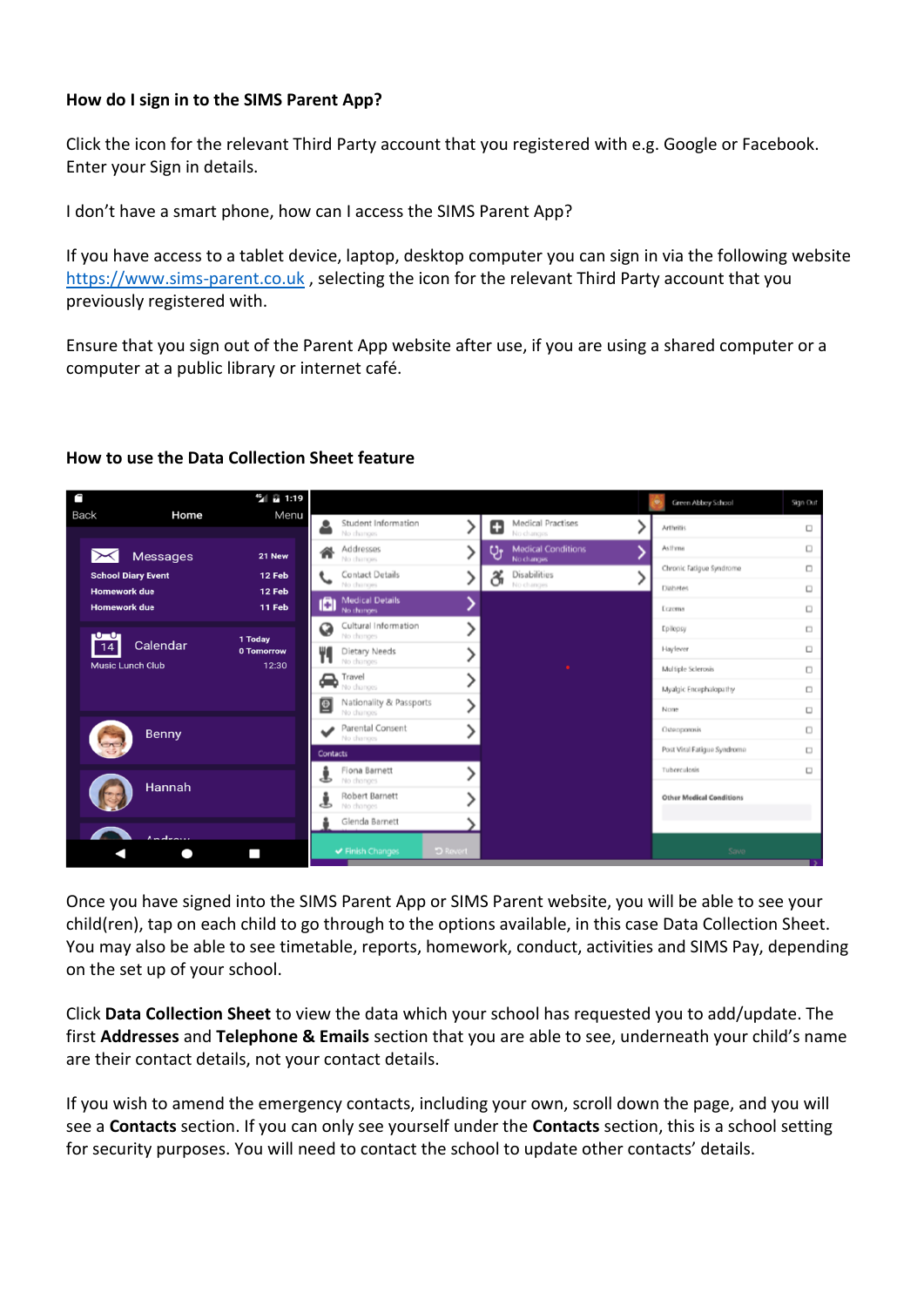If, once you have reviewed the data, there are no changes, please ensure that you tap/click the **Confirm No Changes** button. If you have made any changes, please make sure you tap/click all of the following buttons to ensure that changes are submitted back to the school:

- **Save**
- **Back to Student**
- **Finish Changes**
- **Submit Changes**

Once the school has reviewed your changes, you will receive a message within the SIMS Parent App Messages section to confirm that they have been approved.

If you have submitted changes, but have not yet had them approved, the Data Collection Sheet will show with a Padlock icon, which means no further changes can be made until the school has approved the last submission. Once they have approved the previous changes, the Padlock icon will disappear.

## **Accessing the School Details screen**

On the right hand top corner of the screen, there is a **Menu** option. If you tap/click on **Menu**, a list of options will be presented. If you tap on **School Details**, you will be presented with the Address and Contact Details of the school, as well as useful Term Dates for the current Academic Year, including any planned Inset Days.

## **Accessing the Messages/School Calendar screens**

To access the messages or school calendar screen, click the relevant icon from the menu. **Messages** and **Calendar** events can be filtered by child or by category, by clicking the **Filter** option.

## **Troubleshooting**

## **Accessing the App**

What devices can I use to access SIMS Parent? SIMS Parent can be accessed via any desktop PC or laptop. The SIMS Parent app can be accessed on Apple or Android devices. SIMS Parent supports Android version 4.4 and above, and IOS version 8 and above.

How do I download the app? The SIMS Parent app can be downloaded for free from the Apple Store or the Play Store.

How do I log in for the first time? Full instructions for registering a SIMS Parent account can be found in this guide.

I can't find my account registration email. What should I do? If you cannot find the account registration email, please check your junk mail and ensure it has not been marked as SPAM. If you still have not received your account registration email, please contact your school directly. Registration emails expire after a certain time, so you may need to request a new registration email if yours has expired.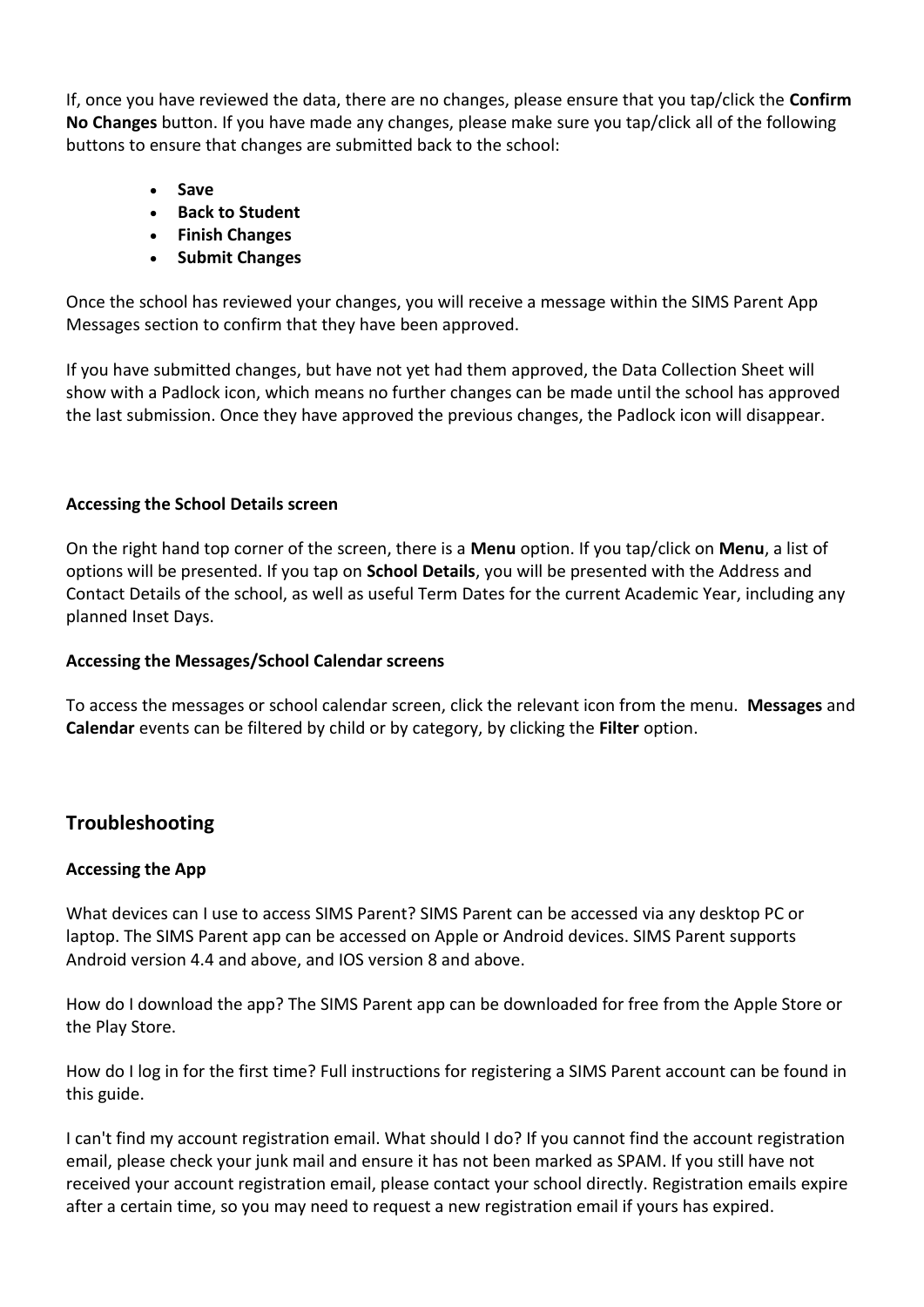## **Logging In**

How do I log in? You will have received an email invitation from your school directing you to complete the registration process for SIMS Parent. Parents can access the SIMS Parent website by going to [https://www.sims-parent.co.uk](https://www.sims-parent.co.uk/) or via the SIMS Parent app. Once the SIMS Parent app is downloaded onto a mobile device, a purple SIMS Parent icon will be available on the device menu that will take you directly to the app.

I can't remember my password. What should I do? Visit the website of your account provider (i.e. Microsoft, Google, Facebook or Twitter) and follow their instructions for resetting your password.

Do I need to register separately for each of my children of school age? No. When you sign in to SIMS Parent, events and information for all of your children attending this school will be displayed in one place. It is possible for parents to use the same login details to register with multiple SIMS Parent schools. This will allow users to change school once inside SIMS Parent from a drop-down menu located on the school name in the top right-hand corner of the page. This means only one app for all children.

## **Using the App**

Why can't I access the SIMS Parent site? Why does the page not load correctly? Ensure your internet browsers are up-to-date. If your internet browser is up-to-date and you are still experiencing problems, please contact your school directly for assistance.

I have signed into SIMS Parent before but I can't sign in now. What should I do? Ensure you are logged in with the correct account (i.e. the account you used during the SIMS Parent registration process). To sign out of an incorrect account, visit the account provider's website (e.g. Google, Facebook, etc.) and sign out. Close the browser completely. Open a new browser window and log in to SIMS Parent, using the account details you used during the registration process. If you still cannot sign in to SIMS Parent having followed the advice in this section, please contact your school directly for assistance.

I have signed into SIMS Parent but I can't see any data/all of my children . What should I do? If you cannot see any data or all of your children, please contact your school directly for assistance.

## **Data Collection Sheets**

Why can't I open the Data Collection Sheet for my child? If the Data Collection Sheet is not visible from SIMS Parent for your child, you may not meet the criteria required for submitting changes to your child's account. Currently a registered child contact must have parental responsibility, be priority 1 or 2 without a no-contact court order in place. Some schools may also opt in to the contact having to live at the same address as the child. Contact your school directly for assistance.

There is a padlock icon on the Data Collection Sheet area, what does this mean? If you can see the Data Collection Sheet but it is locked (a padlock icon will be displayed), the Data Collection Sheet has been previously submitted and is waiting for a school administrator to authorise and apply the changes. Once the changes have been applied, the Data Collection Sheet will become available again.

I can only see my own contact details and none of my child other contacts? This is a school setting. Please contact the school directly to amend other contacts' details.